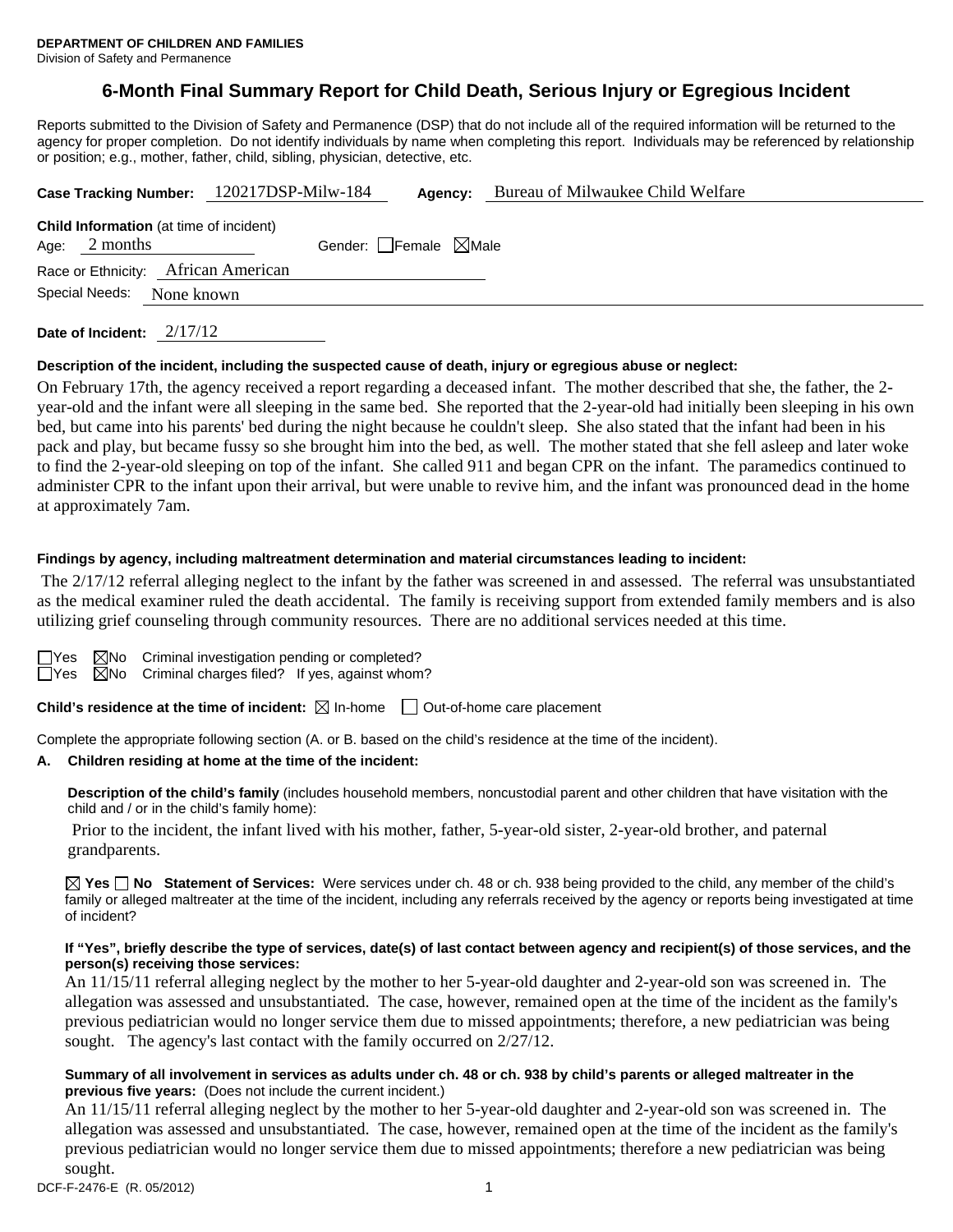A 2/23/11 referral alleging neglect by the mother to the 1-year-old (now 2-year-old) was screened in, assessed and unsubstantiated. Due to concerns about the mother's ability to consistently meet her son's special medical needs, the family agreed to work with Safety Services to enhance the mother's parenting skills as well as assist her in identifying appropriate community resources to safely care for her children and provide for their basic needs. The family worked with Safety Services from May of 2011 through September of 2011, at which time the mother had successfully met her goals and the case was closed.

A 7/7/10 referral alleging neglect by the mother to the 3-year-old (now 5-year-old) and 1-year-old (now 2-year-old) was screened in, assessed, and unsubstantiated as there were no safety concerns identified and the mother was appropriately utilizing community resources.

Referrals alleging medical neglect by the mother to the 6-month-old (now 2-year-old) were screened in on 12/26/09 and 12/17/09, due to concerns regarding the mother's ability to adequately meet her son's special needs. The referrals were assessed together and unsubstantiated, as there was no evidence to support that the mother was not capable of appropriately caring for her child.

An 8/1/08 referral alleging neglect to the 2-year-old (now 5-year-old) by an unknown maltreater was screened in, assessed and unsubstantiated as no present or impending safety threats were identified.

#### **Summary of actions taken by the agency under ch. 48, including any investigation of a report or referrals to services involving the child, any member of the child's family living in this household and the child's parents and alleged maltreater.** (Does not include the current incident.)

(Note: Screened out reports listed in this section may include only the date of the report, screening decision, and if a referral to services occurred at Access. Reports that do not constitute a reasonable suspicion of maltreatment or a reason to believe that the child is threatened with harm are not required to be screened in for an initial assessment, and no further action is required by the agency.)

See previous section

#### **Summary of any investigation involving the child, any member of the child's family and alleged maltreater conducted under ch. 48 or ch. 938 and any services provided to the child and child's family since the date of the incident:**

The agency screened in and assessed the allegation of neglect to this infant by the father. The agency unsubstantiated the allegation as the medical examiner ruled the infant's death accidental. The family is utilizing community supports for grief counseling to deal with their loss and is continuing to access community supports to assist them in meeting their other child's medical needs. No additional services are needed at this time.

#### **B. Children residing in out-of-home (OHC) placement at time of incident:**

# **Description of the OHC placement and basis for decision to place child there:**

 $N/A$ 

## **Description of all other persons residing in the OHC placement home:**

 $N/A$ .

**Licensing history:** Including type of license, duration of license, summary of any violations by licensee or an employee of licensee that constitutes a substantial failure to protect and promote the welfare of the child. N/A.

#### **Summary of any actions taken by agency in response to the incident:** (Check all that apply.)

| $\boxtimes$ | Screening of Access report                           | Attempted or successful reunification             |
|-------------|------------------------------------------------------|---------------------------------------------------|
|             | Protective plan implemented                          | Referral to services                              |
| $\boxtimes$ | Initial assessment conducted                         | Transportation assistance                         |
|             | Safety plan implemented                              | Collaboration with law enforcement                |
| Ē           | Temporary physical custody of child                  | Collaboration with medical professionals          |
|             | Petitioned for court order / CHIPS (child in need of | Supervised visitation                             |
|             | protection or services)                              | Case remains open for services                    |
|             | Placement into foster home                           | Case closed by agency                             |
| $\Box$      | <b>Placement with relatives</b>                      | Initiated efforts to address or enhance community |
|             | Ongoing Services case management                     | collaboration on CA/N cases                       |
|             |                                                      | Other (describe):                                 |
|             |                                                      |                                                   |

## **FOR DSP COMPLETION ONLY:**

DCF-F-2476-E (R. 05/2012) 2 **Summary of policy or practice changes to address issues identified during the review of the incident:**  Under the Child Welfare Disclosure Act (Section 48.981(7)(cr), Stats.), DSP completes a 90-day review of the agency's practice in each case reported under the Act. In accordance with the DCF memo Series 2010-13, dated